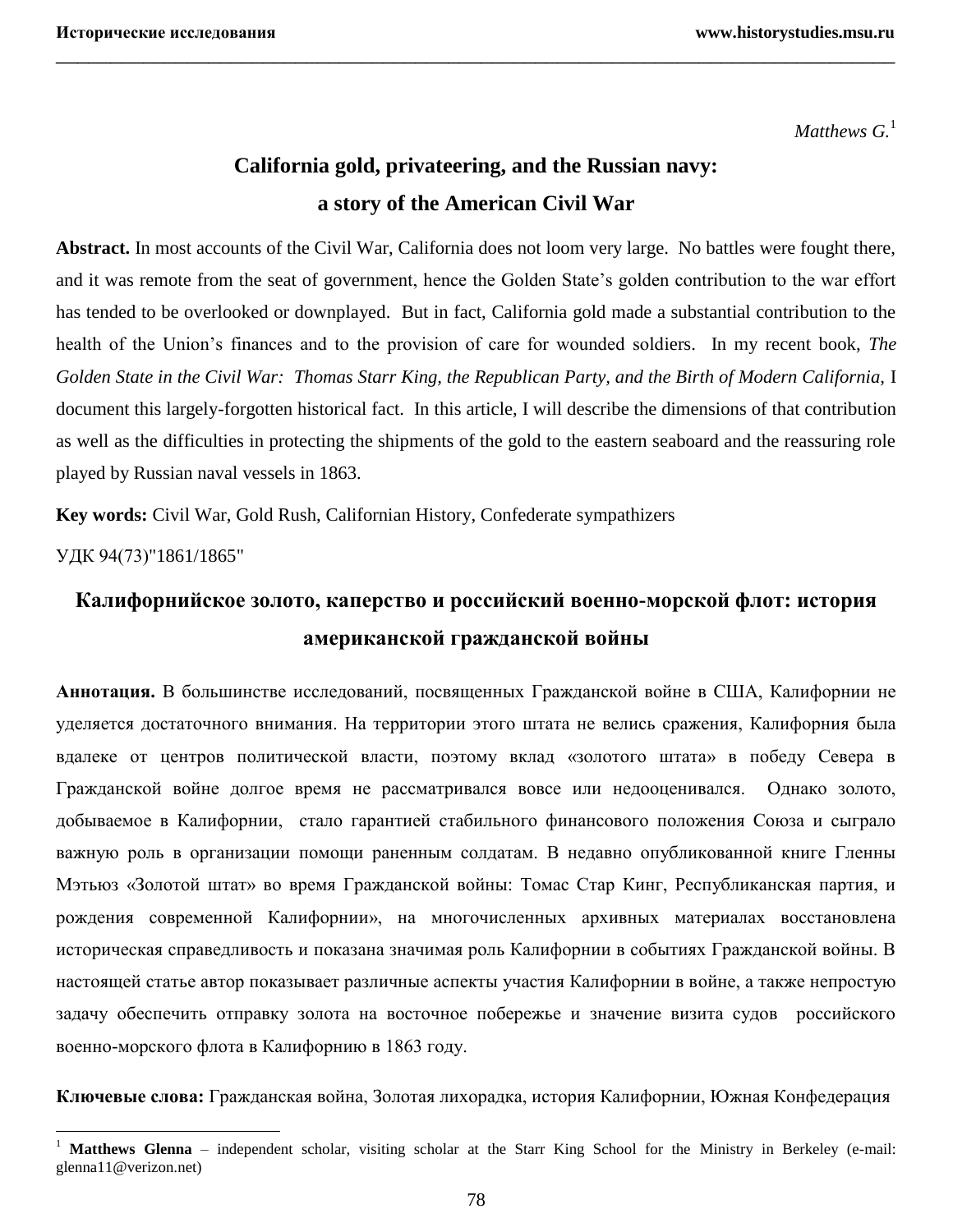The American Civil War was waged between 1861 and 1865. A dozen years before the secession of southern states that precipitated the outbreak of the war, there had taken place an event of world-historical significance: the discovery of gold in the American River in northern California. So abundant was the gold in the first years—years in which "the world rushed in" to participate in the frenzied mining—that between 1848 and 1863 some \$784,652,194 in gold was shipped from San Francisco harbor, according to the ships' manifests. And this figure is in  $19<sup>th</sup>$ -century dollars, (as are all the dollar amounts enumerated in the article). So the gold represented a staggering fortune, a fortune whose flow was maintained throughout the war years.

\_\_\_\_\_\_\_\_\_\_\_\_\_\_\_\_\_\_\_\_\_\_\_\_\_\_\_\_\_\_\_\_\_\_\_\_\_\_\_\_\_\_\_\_\_\_\_\_\_\_\_\_\_\_\_\_\_\_\_\_\_\_\_\_\_\_\_\_\_\_\_\_\_\_\_\_\_\_\_\_\_\_\_\_\_\_\_\_\_\_\_\_\_\_\_\_\_\_

The United States had never waged a war on the scale that the Civil War entailed, and mobilization for the conflict strained every sinew of government, most especially the financial. How to meet the vast expenses was no easy challenge. In the first full year of the war, expenditures by the federal government were seven times more than they had been in the year immediately preceding. Foreseeing what was ahead, Lincoln's Secretary of the Treasury Salmon P. Chase began to arrange for bank loans even before the Confederate firing on Fort Sumter in Charleston Harbor in April 1861, the event that was the catalyst for the start of actual hostilities. Heretofore the government had relied on a tariff for most of its revenues, but this was clearly inadequate to the new needs. Yet there was initial reluctance to institute other tax measures, with the consequence that the need to borrow became intense.

How, then, did California gold help deal with this critical problem? The federal government had established a branch of the U.S. Mint in San Francisco in 1854, so as to convert the gold being mined into coinage and ingots. As the war broke out, a steamer was departing from San Francisco every two weeks, each time carrying about three tons of gold to the isthmus of Panama. There it would be transported across the narrow strip of land and picked up by another steamer that carried it to New York. These shipments built up the gold reserves of eastern banks, arriving to settle accounts that had been contracted using paper instruments. The banks were then in a better position to extend loans to the government. Even at that, the expenses were so vast, and the need for government borrowing so immense, that the money markets began to be nervous about the possible need for the suspension of specie payments. As one scholar puts it, "the New York banks' receipts of gold from California, amounting to something less than three millions a month, were still keeping the banks' heads above water but could only postpone suspension, not prevent it." And so the Union went off the gold standard in December 1861.

Although the California gold did not solve the long-term problems, what it did do was buy time for Secretary Chase and Congress to begin to find the way to workable solutions, solutions that included higher tariffs, the introduction of the first income tax, and a well-organized bond program run by the financier Jay Cooke, as well as the suspension of specie payments. Westward expansion further contributed to solving financial difficulties because it brought new and mineral-rich territories, such as Nevada, which became a state in 1864, more fully under the sway of the federal government. In general historians have given Chase and the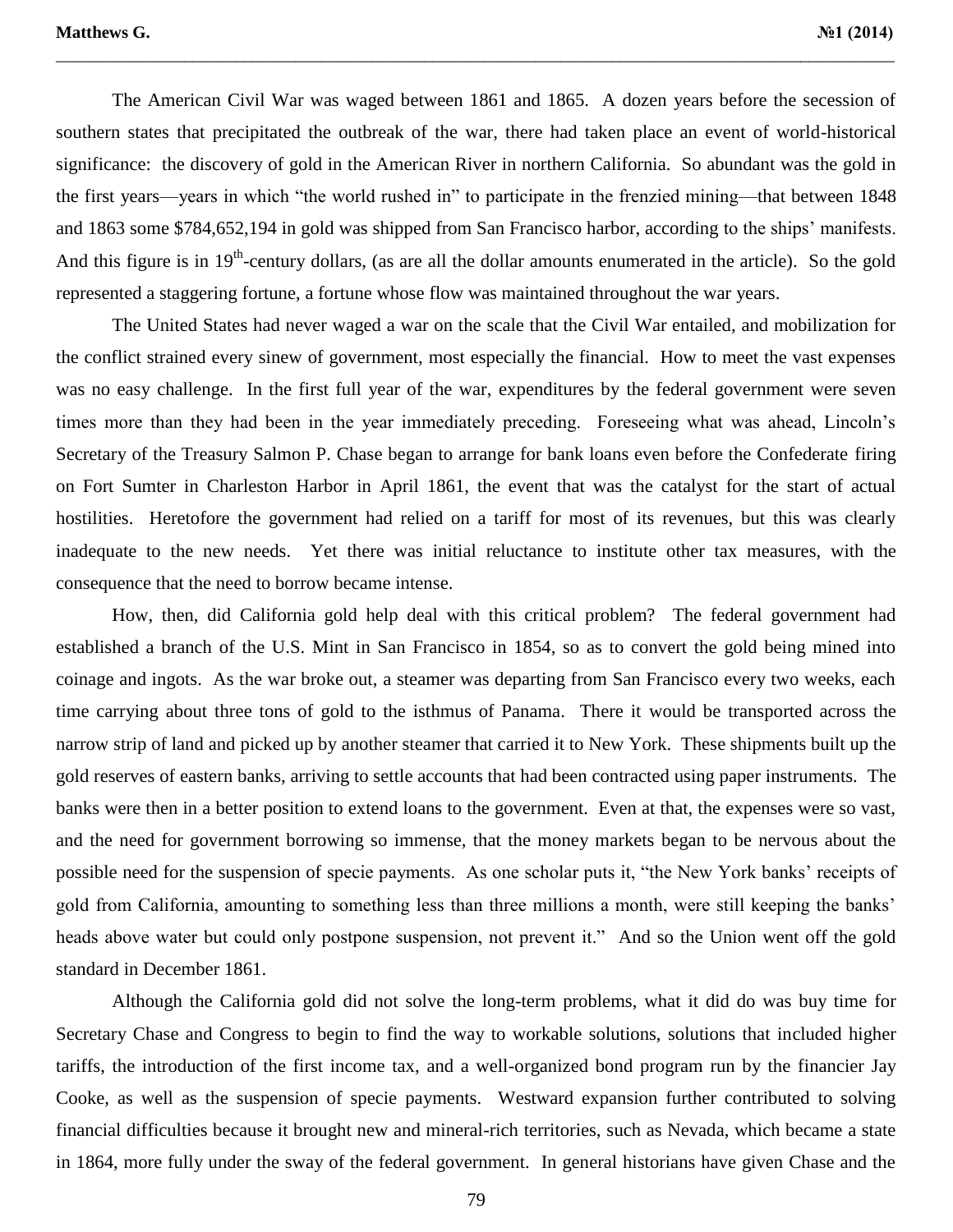Republicans high marks for meeting the crisis with courage and determination. As the historian Heather Cox Richardson puts it, "during the war, the Republicans created an army and navy of more than one million men, invented national taxation and national money, distributed land to settlers and state governments for colleges, and protected American production." And California gold helped both materially—in backing up loans to the government in the early stages of the war—and psychologically—in helping to convince both the Americans and the Europeans who bought bonds that the Union would remain solvent.

\_\_\_\_\_\_\_\_\_\_\_\_\_\_\_\_\_\_\_\_\_\_\_\_\_\_\_\_\_\_\_\_\_\_\_\_\_\_\_\_\_\_\_\_\_\_\_\_\_\_\_\_\_\_\_\_\_\_\_\_\_\_\_\_\_\_\_\_\_\_\_\_\_\_\_\_\_

Before going on to discuss the safety of the shipments of this enormous treasure, it is important to discuss the other way in which California gold helped the Union cause, though in this case, because the funds were wired across the country on the transcontinental telegraph completed in October 1861, they were initially less vulnerable to possible Confederate interference--while ultimately requiring the shipment of ingots to make good the paper promises embodied in the telegrams. This second important contribution lay in bank-rolling the U.S. Sanitary Commission, the American antecedent to the Red Cross.

When the war began, not only was the financial infrastructure of the North in no condition to be deployed to wage a mighty contest, but so, too, was the medical infrastructure of the military in no shape for dealing with the carnage that would ensue. Worried about this and what it portended for the survival of loved ones, and inspired by the example of Florence Nightingale during the Crimean War, a group of women—and a few men—met in New York City less than two weeks after Sumter to begin planning for a soldiers' relief organization. At first there was reluctance by the military and even by President Lincoln to endorse the evolving organization, but soon the need was too great for such reluctance to prevail. In June 1861 Secretary of War Simon Cameron issued an order setting up the U.S. Sanitary Commission and appointing the Unitarian clergyman Henry Whitney Bellows as president.

Bellows and the other men who were the commission's officers were to serve without pay, though eventually there would be a paid staff. In consequence, the very public duties of providing medical supplies for wounded men, of visiting battlefields, of inspecting hospitals, and in general of monitoring the well-being of convalescents fell to an organization headed by volunteers and with no public funding.

Headed by elite men and headquartered in New York City, the Sanitary Commission relied on the efforts of women from all classes to perform its life-saving work. Some 7000 soldiers' aid societies were organized throughout most of the northern states, and women sewed hospital gowns and donated other supplies which were then funneled to a few major cities, such as Chicago, to be sent to the various fronts. The estimated value of all the stores that were distributed to the army during the war was \$15 million, four fifths of which represented in-kind contributions—gifts of goods and services as opposed to cash--from American homes. In the Chicago office alone, the two women running it attested that they had sent 77,660 packages of in-kind donations to hospitals and battlefields.

But even with this massive outpouring, the commission still needed cash to distribute the goods and to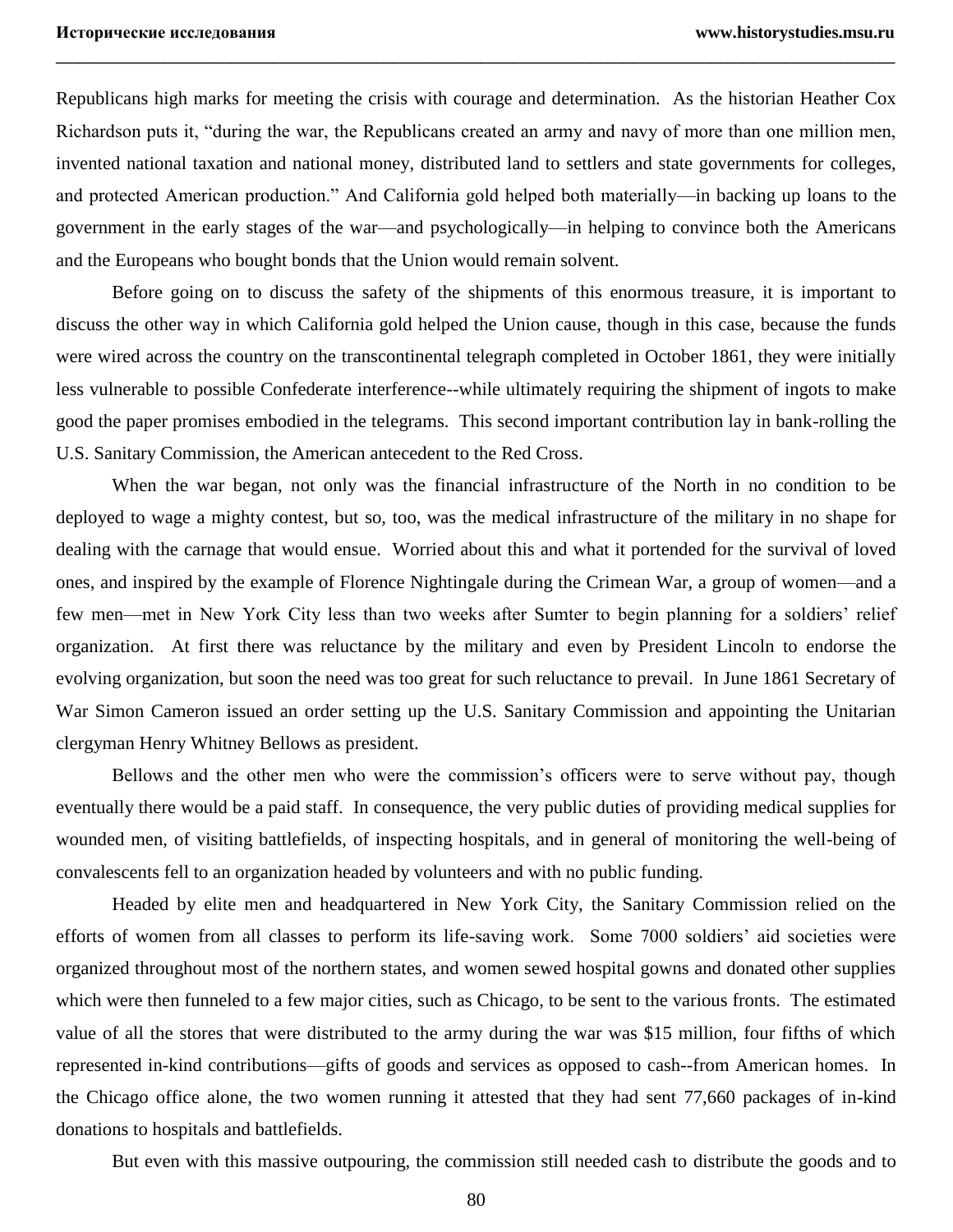pay a staff. By mid-1862, the treasury in New York City was running very low in funds. Enter California. By a fortuitous circumstance, a protégé and colleague of Bellows's, another Unitarian clergyman by the name of Thomas Starr King, had recently taken a position in San Francisco, by far the biggest city in California at the time. During the late summer of 1862 he began to persuade the business community of the city that they should get involved in the charitable effort. Within a week that September they had raised \$100,000, a sum wired to the surprised and delighted leaders of the commission in New York. And there was much more to come. Letters, clippings, and a scrapbook in the New York Public Library document the immense effort that went into fund-raising in the Golden State. During King's life-time he was a human whirlwind, speaking on behalf of the Sanitary Commission in large and small towns in many parts of northern California. After his death in March 1864, the leaders of the commission decided to hire paid agents to take up the cause and travel throughout the state to organize the effort in a truly systematic fashion. The result was that California gave a total of \$1.2 million, far more than did any other state.

\_\_\_\_\_\_\_\_\_\_\_\_\_\_\_\_\_\_\_\_\_\_\_\_\_\_\_\_\_\_\_\_\_\_\_\_\_\_\_\_\_\_\_\_\_\_\_\_\_\_\_\_\_\_\_\_\_\_\_\_\_\_\_\_\_\_\_\_\_\_\_\_\_\_\_\_\_\_\_\_\_\_\_\_\_\_\_\_\_\_\_\_\_\_\_\_\_\_

The letters to the Sanitary Commission in San Francisco, all of which are in the New York Public Library, came from Gold Rush-towns, such as Rough and Ready and You Bet, from tiny hamlets, and from actual cities. They document donations from Catholics and Jews as well as Protestants, Chinese merchants who could not become citizens under American law, women and men, the wealthy and those who were struggling economically. All in all, it was a massive civic effort from a state too remote in the years before the completion of the transcontinental railroad to be able send in-kind contributions to wounded soldiers.

Not surprisingly, those shipments of gold ingots that underwrote all of this beneficence and that helped to shore up Union finances inspired conspiratorial fantasies on the part of Confederate sympathizers on the West Coast and considerable anxiety on the part of the constituted authorities charged with protecting the gold. Both sentiments owed their power to the fact that the gold was lightly protected. Six small wooden vessels, with a total tonnage of less than 7,000, fewer than 100 guns in all, and fewer than 1,000 men on board constituted the Pacific Squadron as the war began. These ships and their crews patrolled the coast from San Francisco to Panama, although they occasionally sailed as far north as Alaska and as far south as Chile. Had the Confederacy possessed the naval might to stage marauding raids, these shipments would have been easy prey. But this was not possible for a government even more strained than was the Union. What *was* possible was informal activity by Confederate sympathizers who might privately equip ships in concert with the Confederacy, in short, privateering.

We cannot know with precision the extent of Confederate activity in California and the West Coast more generally. What we do know is that a secret organization, the Knights of the Golden Circle existed, though we don't know with any certitude what the size of its membership might have been. We know that Confederate leaders, above all President Jefferson Davis, coveted the precious metals being mined in California and being discovered in other western states. In fact, at one point the Confederacy invaded what is now New Mexico,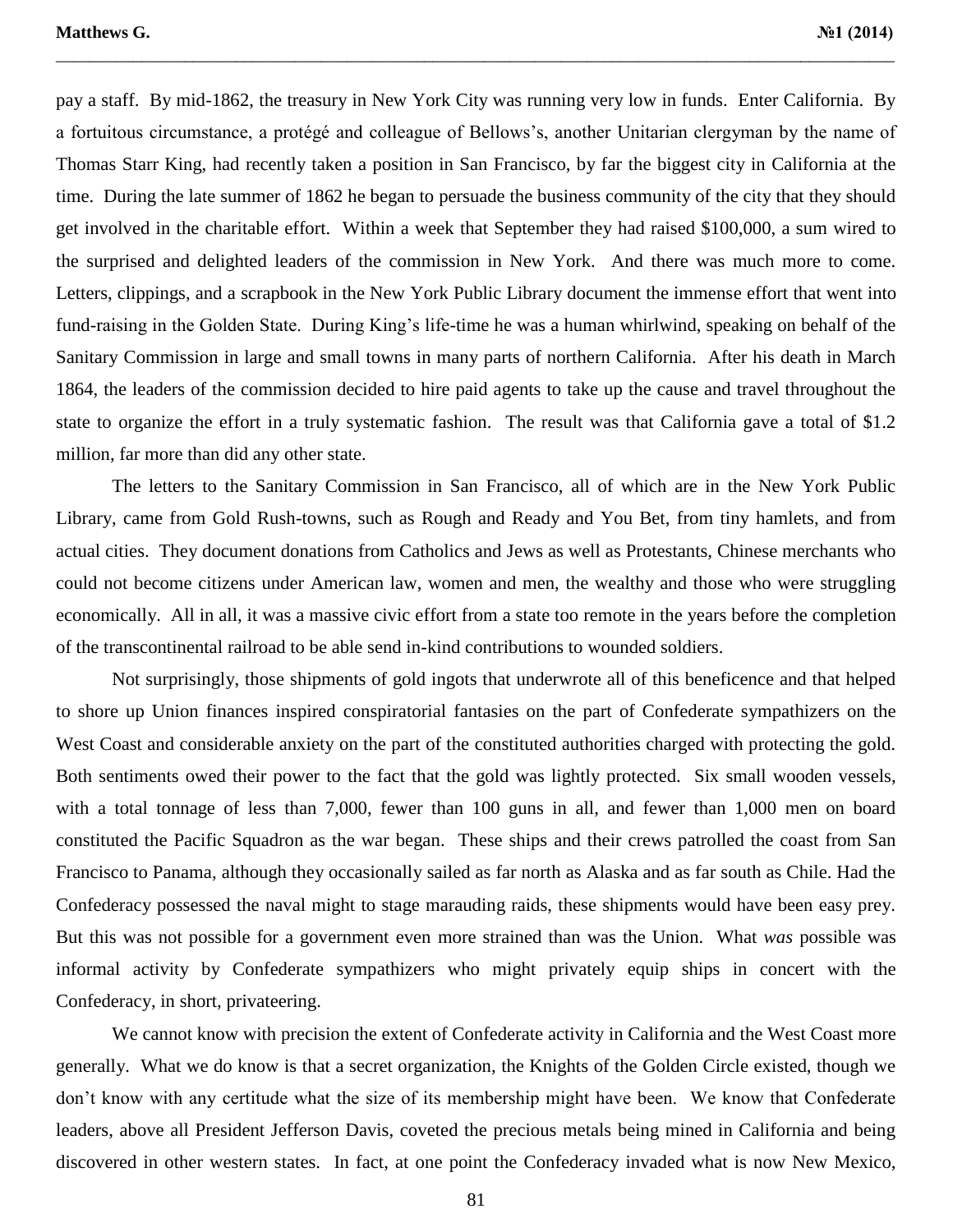moving west from Texas with the acquisition of precious metals in mind. The secessionist troops were then defeated at the Battle of Glorieta Pass in northern New Mexico in late March of 1862.

\_\_\_\_\_\_\_\_\_\_\_\_\_\_\_\_\_\_\_\_\_\_\_\_\_\_\_\_\_\_\_\_\_\_\_\_\_\_\_\_\_\_\_\_\_\_\_\_\_\_\_\_\_\_\_\_\_\_\_\_\_\_\_\_\_\_\_\_\_\_\_\_\_\_\_\_\_

Evidence exists of a possible plot being hatched on the west coast of Canada, in Victoria, Vancouver Island, during the war. (This was before the organization of the province of British Columbia as it is now constituted). The St. Nicholas Hotel on Government St. had become a meeting place for Confederate sympathizers. Rumors swirled of a Confederate commodore arriving in Victoria to purchase an English vessel and outfit it as a privateer. The U.S. government took the rumors seriously enough that Secretary of State William Seward wrote to the British ambassador Lord Lyons to say that there was reliable information about such a plot. Lord Lyons then wired the British consul in San Francisco and asked him to write to the governor of Vancouver Island "in order to obtain assurance that all attempts at privateering would be stopped."

The plot that came the closest to fruition unfolded in 1862 and early 1863 and involved a bizarre character named Asbury Harpending. Born in Kentucky, Harpending began his career of adventure-seeking at the age of 15, when he ran away from college to join William Walker's filibustering expedition in Nicaragua. This undertaking having proved to be a failure, his father, a large landowner, gave permission for the young man to try his fortune in California. From the Golden State he went to Mexico to mine. He tells us in his memoir: "In the fall of 1860 I returned to San Francisco, as I thought, for a brief trip…. I wasn't quite 20, couldn't vote, couldn't make a contract, yet I had over a quarter of a million in hard cash." Young, rash, Southern, and with more money than most people accrued in a lifetime, Harpending was well-equipped to make trouble. He made his way to the Confederate capital of Richmond, Virginia via Mexico after the war broke out, and obtained a Letter of Marque from President Davis. This is a document whereby a government can authorize a private individual to prey on the shipping of another government. Conveniently, the Confederate attorney general, Judah Benjamin, had issued an opinion that this would be consistent with international law, but to be safe, Davis also commissioned Harpending as a captain in the Confederate Navy. Davis, says Harpending, "fully realized the importance of shutting off the great gold shipments to the East from California. President Davis said it would be more important than many victories in the field."

By July 1862, Harpending was back in California and was putting together a conspiracy. His two chief collaborators were a man by the name of Ridgely Greathouse and a young Englishman named Alfred Rubery. The goal was to prey on gold shipments. At first the men thought of going to Victoria to procure a vessel, but correspondents informed them that there was nothing available. Hence the trio purchased the San Francisco-based schooner *J. M. Chapman*. The plan was to leave the harbor by stealth, sail to Mexico, outfit the schooner as a fighting ship, and proceed to Manzanillo, where Harpending could show his Letter of Marque and his commission to the authorities. The *Chapman* would then lie in wait for a Pacific Mail steamer carrying that fabled gold. The men anticipated that they could intercept at least two steamers before the word leaked out.

In March 1863 the conspirators, who were putting the finishing touches on their preparations, were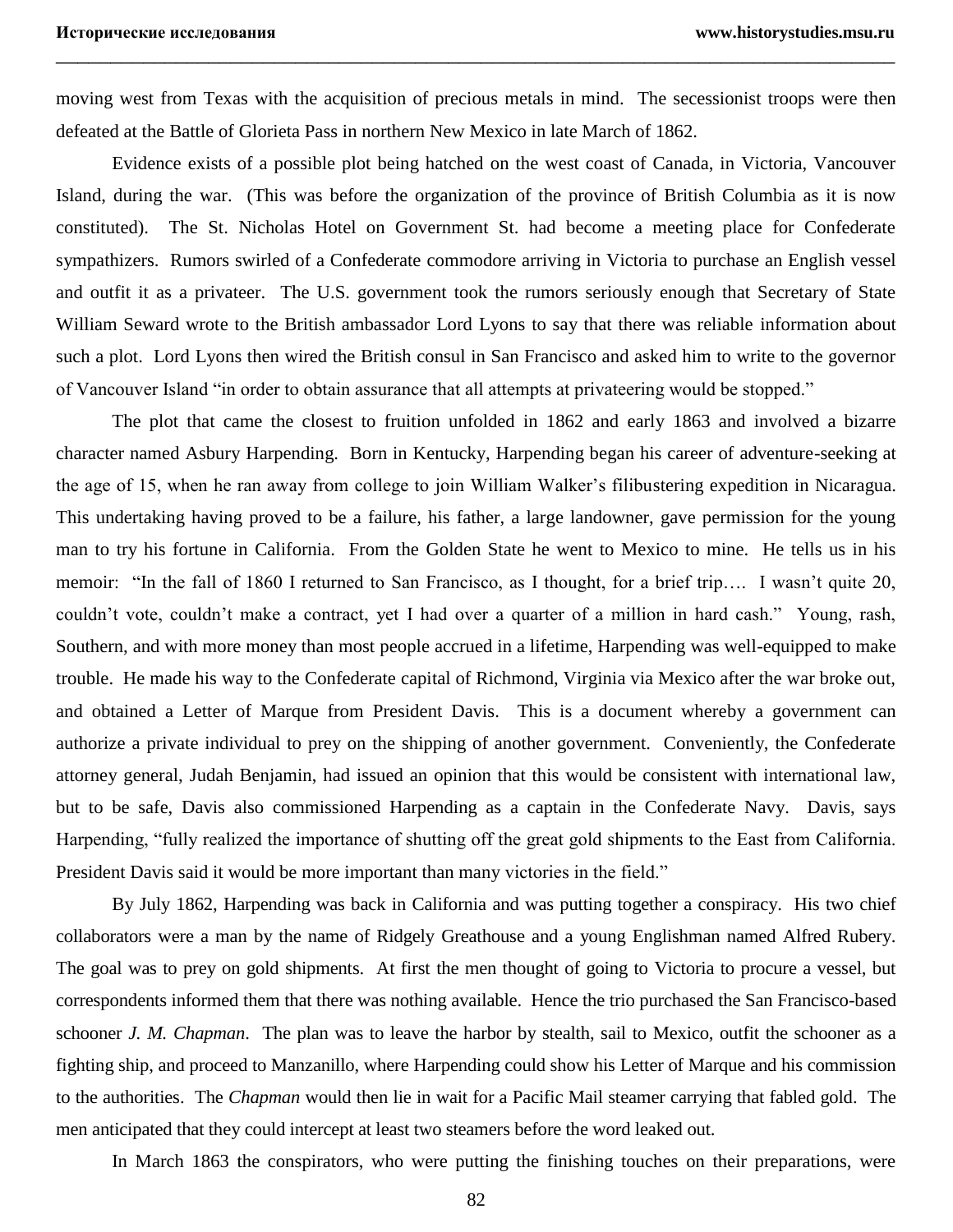apprehended while the schooner was still anchored in San Francisco Bay. Harpending's version of what happened was that the man they had hired as a navigator betrayed them. The conspirators had gone to sleep on their ship, awaiting the navigator, and had awakened to find men from the USS *Cyane* on board. Another source provides an alternate view: "The conspirators made only feeble attempts to cover up their activity.... They discussed the plan in public taverns, and Harpending bragged about his commission in the Confederate Navy." Arrested, the men were convicted of treason, but served only a brief time before being released on Lincoln's issuing a proclamation of general amnesty on December 8, 1863.

\_\_\_\_\_\_\_\_\_\_\_\_\_\_\_\_\_\_\_\_\_\_\_\_\_\_\_\_\_\_\_\_\_\_\_\_\_\_\_\_\_\_\_\_\_\_\_\_\_\_\_\_\_\_\_\_\_\_\_\_\_\_\_\_\_\_\_\_\_\_\_\_\_\_\_\_\_\_\_\_\_\_\_\_\_\_\_\_\_\_\_\_\_\_\_\_\_\_

Thus the anxiety about privateering was not a mere paranoid fantasy, but rather it was based on a real event. San Francisco residents began to be very fearful about the exposed state of the harbor. And those responsible for the shipments of gold took stronger measures. The steamers began to carry a contingent of California troops, and the officers of the ship were armed. Moreover, all the passengers were ordered to deliver their arms during the passage, and they were searched in order to guarantee compliance.

This, then, is the background for a largely forgotten event, but one that created what we now call a media splash when it occurred: the arrival of several Russian Navy vessels in San Francisco harbor in late 1863, not much more than six months after the *Chapman* episode. That Russian vessels visited New York at about the same time was apparently no coincidence. American historians have argued that this deployment into two American harbors was caused by tensions between Russia on the one hand and France and Britain on the other—and the Russian desire to protect its navy from the fate suffered by naval vessels in the Black Sea during the Crimean War. The ships' arrival may have owed to Russian interests, but it served American interests as well for a variety of reasons, as we shall see.

The Russian presence in San Francisco began in September, and at full strength constituted six ships of the country's Pacific Squadron. Socializing soon began between the ships and California dignitaries, and then on October 23 Russian sailors made themselves immediately useful, because a "great conflagration" broke out in San Francisco, a city with a terrible history of devastating fires in this early period. Admiral Popov ordered a group of his men to land and to help with fire-fighting, with a few sustaining serious injuries in the course of performing their duties. Already a subject of local interest, they became bona fide heroes, following this episode.

In November there came the climax of the socializing. A group of wealthy San Franciscans decided to hold a ball in honor of the visitors, not to be outdone by their counterparts in New York who had already done the same. (First Lady Mary Lincoln even visited the Russian frigate *Osliaba* while it was anchored in New York harbor, a good indication of the spirit with which the Russians were welcomed). Attended by some 2000 people, the California celebration was a grand and extravagant affair. "The invitations were engraved in fine style with the letters 'U.S.' at the top and the letter 'R' between them and interwoven with them…," reported the *Daily Alta California.* Portraits of George Washington, Alexander II, and the czarina graced the hall, and the decorations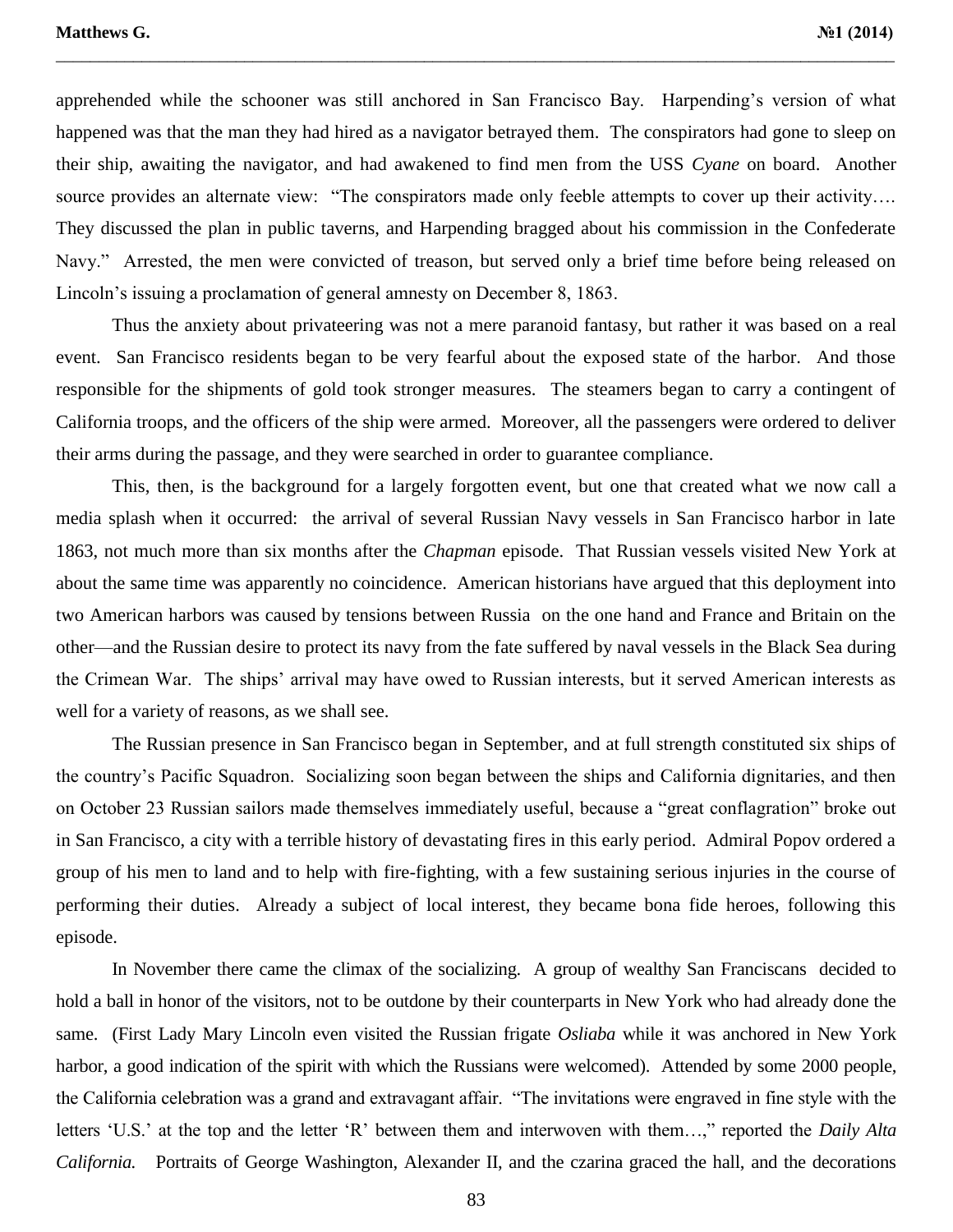featured both the Imperial arms of Russia and the Stars and Stripes. On the banquet table were ices representing the Kremlin, a "Temple of Liberty" and a "Temple representative of the alliance between Russia and America ornamented with National flags." California dignitaries in attendance included, among others, Governor-elect Frederick Low, Mayor of San Francisco H. P. Coon, and the Commander of the Department of Pacific Gen. George Wright. In short, neither expense nor effort was spared.

\_\_\_\_\_\_\_\_\_\_\_\_\_\_\_\_\_\_\_\_\_\_\_\_\_\_\_\_\_\_\_\_\_\_\_\_\_\_\_\_\_\_\_\_\_\_\_\_\_\_\_\_\_\_\_\_\_\_\_\_\_\_\_\_\_\_\_\_\_\_\_\_\_\_\_\_\_

The *Daily Alta California* explained why Russian friendship meant so much: "Just now our country is struggling for its life, and Russia alone of the three great European powers has given no comfort to the rebels." Moreover, "the two nations are alike in many respects. Both of them have risen within the last fifty years to occupy places among nations of the first class." And finally, a commonalty that was very current: "Russia, like America, has issued a great decree of emancipation, and both countries are to be free from serfdom and slavery."

The first stated reason encapsulates the foreign policy rationale for welcoming the Russians with open arms. The first years of the Civil War saw intricate maneuvering by Secretary of State Seward to keep Britain and France from granting diplomatic recognition to the Confederacy—not always skilfully, it should be noted. Making the situation even more difficult was Napoleon III's support for a colonial endeavor by Maximilian and Carlotta in Mexico. Russia was not part of this equation, and Americans were clearly grateful. Implied, at least, by the deployment was an informal alliance between Russia and the Union.

But San Franciscans had their own special reason for lavishing their Russian visitors with attention: the Russian naval presence made them feel safer. As one historian put it, the people of New York may have been glad to see a friendly fleet, but "across the continent in San Francisco, another Russian squadron was welcomed as a protection against Confederate corsairs threatening that city."

Unhappily, the events in California during the Civil War have not been part of the national narrative though this may be changing. Therefore, this remarkable set of developments—the shipments of gold, the would-be privateering, and the sense of security conferred by the Russian Navy in the wake of the privateering —are known to very few Californians, let alone to other Americans.

## **Bibliography:**

- 1. Benjamin F. Gilbert, "Welcome to the Czar's Fleet: An Incident of Civil War Days in San Francisco," California Historical Society Quarterly XXVI (March 1947): 13-19.
- 2. Bray Hammond, Sovereignty and an Empty Purse: Banks and Politics in the Civil War (Princeton, NJ: Princeton University Press, 1970).
- 3. Aurora Hunt, The Army of the Pacific, 1860-1866, with a new introduction by Robert A. Clark, (Mechanicsburg, PA: Stackpole Books, 2004).